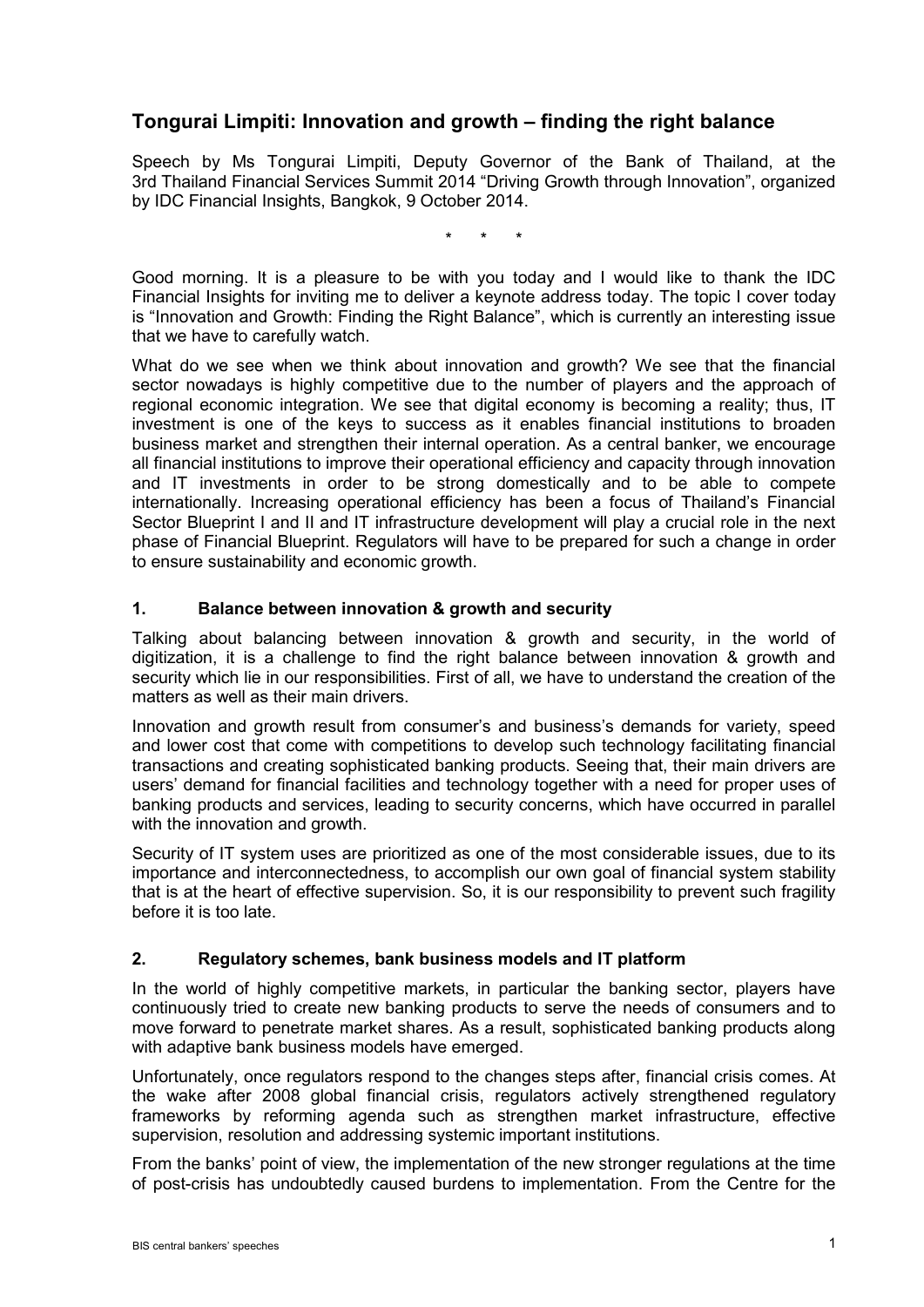Study of Financial Innovation (CSFI) survey, it indicated that, "regulation" is the greatest threat to the banking industry (from the survey, it climbed up from no. 6 in 2012 to no. 1 this year). As banks have encountered the higher costs to run businesses, some may seek for less regulated sectors and some seek for changes in their business models to deal with such a situation. It might be implied here that regulation is the key influence to changes. Therefore, it illustrates the need to find the right balance. As a consequence, regulators have to respond to those changes, updating and revising their regulatory frameworks to be more advance to keep up with the business models; hence, the regulatory schemes run consistently with the shifts of bank business models.

## **3. The main drivers**

## *i. Current innovation and growth of banking sector*

What is the main driver? I would like to pinpoint here that current innovation and growth of banking sector is one of the main drivers. Even though many countries including Thailand have been affected by financial crises and regulatory reforms, we are currently in the stage of revival with high potential growth among ASEAN countries.

According to the IDC Financial Insights' observation on key structural shifts, trends of financial institution sector are: *expansion of banking industry*, particularly, in South Asia and Southeast Asia due to an escalation of financial inclusion and new-entry of financial players; *technology refresh* to serve with more sophisticated financial products and services; and *regional integration (AEC) and the growth of Asian insurance business*. These are paths to higher competition among banks, in which, IT innovation is a key to distinguish each brand. Undoubtedly, banks and related parties invest more in IT projects to advance their services responding to digital era.

To be more specific, we have to admit that we live in the world of digitization with an escalation of Internet users and Y generation. Consequently, this group of people becomes a new targeted customer group for banks. Interests in higher conveniences of services which result from high integral digital environment and multi-task lifestyle of the people prompt banks to respond with "Virtual Banking Concept" – any interaction with a bank happens online instead of face-to-face meet up at a branch. To illustrate, the numbers of Internet and mobile banking users have grown up recently as well as volume and value of transactions via such systems. In Q2 this year, there are around 8.7 and 3.2 million agreements in Internet and mobile banking, respectively, of which 43 and 24 million transactions in volume that cost approximately 5,000 and 306 billion baths.

Some banks, therefore, strategically reduce the role of branches, intentionally pay attention to Virtual Banking Concept, to efficiently reciprocate the target customers and to facilitate international businesses that tend to grow due to trends of globalization and economic integrations.

The growth of IT investments and sophisticated products as well as advanced services in banking industry comes with a concern on "*security*", which is the challenging key to propel the sustainability of such a growth. In our role as central bank, we put "security" as our first priority align with standard setting to promote advancement of banking services.

#### *ii. The role of central bank (BOT)*

What is our role? We have aimed at setting standards to create domestic and international banking networks as well as to promote banking and payment system stabilities by developing access to financial services including financial infrastructure for cross-border payment and IT systems or other innovations aligned with security.

In terms of cross-border innovation, the Bank of Thailand in association with the ASEAN central banks established the Working Committee on Payment and Settlement Systems: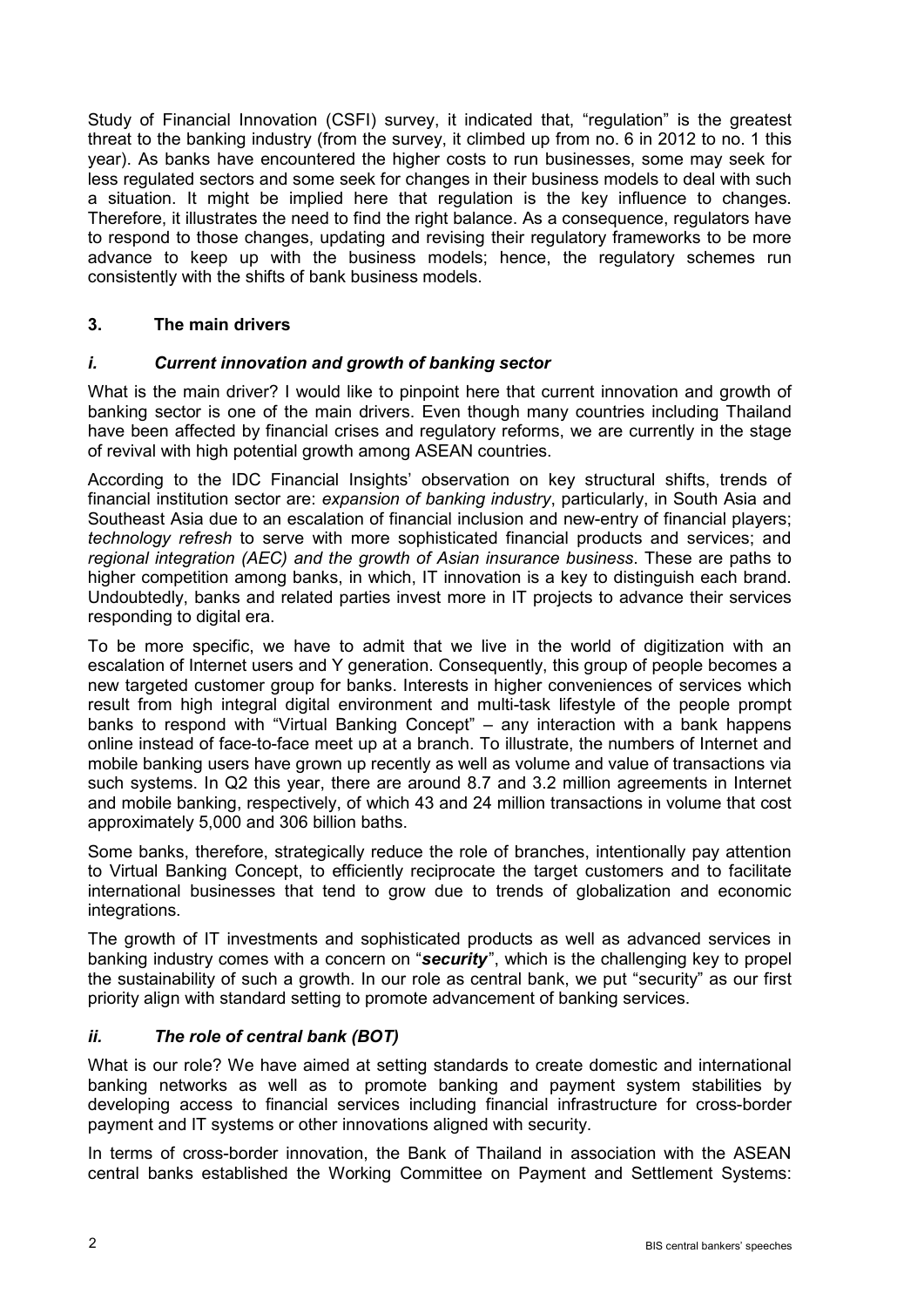WC-PSS in 2010 to study payment and settlement system environments in member countries and to present regional strategic plans in order to serve economic integration in 2015. WC-PSS created cross-border payment innovations: international stock markets network, electronic payment message standard, and ASEAN retail payment system network.

In addition, BOT in association with Hong Kong Monetary Authority (HKMA) launched a new cross-border payment-versus-payment (PvP) link between Hong Kong's USD CHATS, Hong Kong dollar Clearing House Automated Transfer System (CHATS) and Thai BAHTNET to ensure the simultaneous delivery of US Dollars in Hong Kong and Thai Baht in Thailand in order to eliminate or mitigate settlement and counterparty risks. The link operationally started since 28 July this year.

Aligning with cross-border payment innovations, growth of IT investment is another matter that the Bank of Thailand has promoted and monitored.

The widespread adoption of advanced technology in banks' key systems is to advance efficient internal operations – Big Data Analytics for processing customers' information to analyze customers' behavior and Cloud Computing for allocating IT resources, and to provide products and services through online platform such as Mobile Electronic Data Capture, Net Bank, Virtual Card, Near Field Communication Contactless, and etc. However, many people, especially in the baby boom ages, have not experienced the online banking services yet, partly because they have concerns about security. So it is our job to secure them.

BOT has continuously promoted online banking systems and are aware of their risks and impacts at the same time since we believe that no matter what we have in online mode, they are all connected.

As digital banking products thrive, so do the competency of cyber threats. In Banking Banana Survey this year indicated that technology risk rose from no. 18 in 2012 survey to no. 4 due to a high increase in the frequency and sophistication of cyber-attacks. Financial institutions have exposed to all risks of technology security: access risk, accuracy risk, availability risk, and agility risk.

Concerning the systemic risks, the Bank of Thailand as a regulator established the IT principle called "SIA", which stands for Security, Integrity and Availability that covers infrastructure protection at the prevention stage of both physical and logical controls: CCTV / access control; firewall, IDS / IPS, AntiVirus and password, respectively. In the arrangement of contingency plan, all systems will be tested or reviewed regularly. Furthermore, key risk indicators and risk tolerance will be closely monitored, and loss data collection will be reported to the board of directors and the Bank of Thailand. Lastly, the Bank of Thailand has to correct the IT contingency plan implementation. Additionally, market conduct will serve as an alignment to each stage to determine customer protection by sharing correct information and suggestions to customers; and by interacting with customers' complains.

As a central bank, we wish to support more on inter-operability for both wholesale and retail which is a part of standard setting I mentioned earlier: for example, standardized codes for all banks and real sector. In Thailand, we already have chip card and OTP token such as the rabbit card and SmartPurse, but what we really wish to see in the very near future is something more standardized and widely use like UK Oyster and Hong Kong Octopus. Above all, incentive enhancement for people to use such new banking products, services and systems is the most essential driver to extend the business advancement and that security is the key challenging solution.

#### **4. Conclusion**

Today's IT innovations have influenced our ways of living in many fields including banking industry and we all benefit from the new technologies; however, lessons learnt from past crises have taught and reminded all of us not to ignore what adverse effects might be